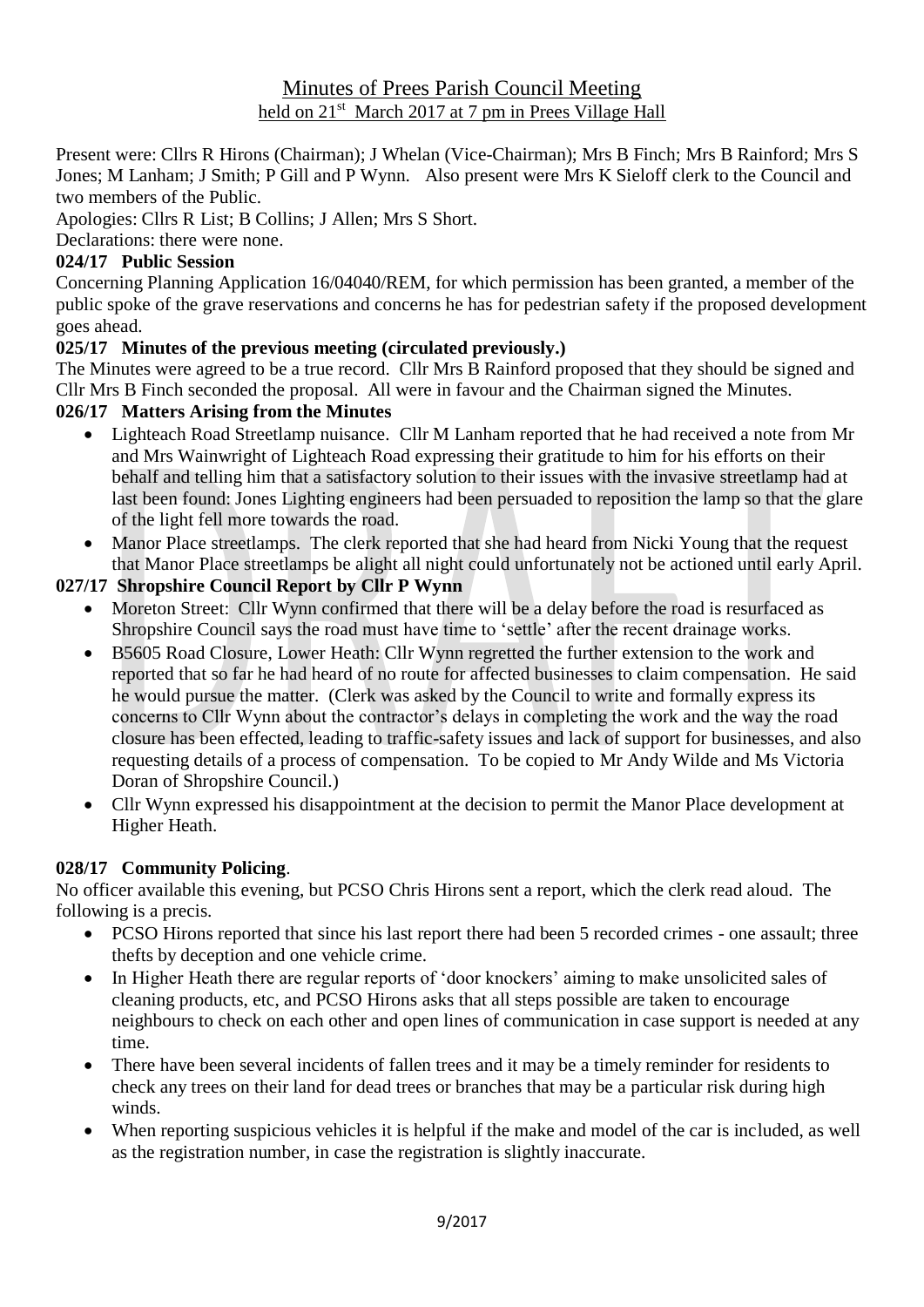• National Arson Awareness week brought reminders to secure wheelie bins away from buildings; to ensure rubbish is not allowed to mount up inside buildings; and to keep flammable liquids stored in secure metal containers.

### **029/17 Planning**

#### **Current Planning Applications.**

- Planning **17/00731/FUL**: Erection of first floor extension to form upper floor along with new external insulated brickwork leaf, new roof and alterations to door/window opening and chimney. Erection of sun room and porch. Charnwood, Lacon Street, Prees SY13 2EP. Mr A and Mrs D Baldock. The Council noted that although the extended bungalow would occupy the same footprint, the proposed plans make this a substantial house. The Council debated whether the existence of dormer bungalows opposite would mean that the proposed building would look more in place in the street scene which is comprised of bungalows than would otherwise have been the case. It was a close decision among the Councillors: the Chairman made use of his casting vote and the decision was to approve the Application, proposed by Cllr R Hirons and seconded by Cllr Mrs B Rainford.
- **17/00660**/**FUL**: Amendments received to proposed erection of two-storey office, storage, workshop and garage. 2 St Chads Cottages, Primrose Lane, Prees. Cllr R Hirons proposed that the Application be noted, but no further comments added, and this was seconded by Cllr J Whelan. All were in favour.
- **17/01021/FUL**: Conversion of existing outbuilding to provide accommodation for a disabled family-member. The Firs, Prees Green, SY13 2BP. Mrs G Cooper-Dykes. The Council could see no reason to object to this Application. Cllr P Gill proposed that the Council's support for it should be registered and this was seconded by Cllr Mrs B Rainford. All were in favour.
- **17/01059/FUL**: Erection of single-storey rear extension. 8 Moreton Street, Prees, SY13 2EF. Mr M and Mrs K Arthur.

The Council could see no reason to object to this Application. Cllr Mrs S Jones proposed that the Council's support for it should be registered and this was seconded by Cllr M Lanham. All were in favour.

• **17/01295/HHE:** Erection of single-storey rear extension to provide dressing-room, extended bedroom, snug and extended kitchen/dining area. 30 Twemlows Avenue, Higher Heath, SY13 2HE. The Council could see no reason to object to this Application. Cllr M Lanham proposed that the Council's support for it should be registered. Cllr P Gill seconded this proposal. All were in favour.

Planning decisions received:

## **16/04040/REM:**

- **16/03940:** Erection of industrial unit to be used as a training/teaching centre. New industrial building, Sandford Industrial Estate, Sandford, Shropshire. *Permission granted.*
- **17/00311/FUL**: Erection of conservatory to side elevation. Woodside, Lacon Street, Prees. *Permission granted.*
- **16/04040/REM:** Reserved Matters (Appearance, Landscape, Layout and Scale) pursuant to Outline Planning Permission 14/01877/OUT for the erection of thirteen dwellings and the formation of estate roads. Land to the North of Station Road, Prees. *Permission granted.* The Parish Council was dismayed that this Application was granted permission, because of serious concerns about the road safety issues involved. Whilst recognising that it had no ability to appeal the decision, the Parish Council felt that it had a responsibility to express its deep-rooted reservations about it. It was decided that the clerk should draft a letter to Mr Ian Kilby, head of Planning at Shropshire Council, putting on record the Council's concerns. This was proposed by Cllr P Gill and seconded by Cllr J Whelan. All were in favour.
- **16/05468/FUL :** Erection of single-storey extension to front elevation. Thornleigh, Whitchurch Road, Prees, SY13 3JZ. *Permission granted.*
- **17/00203/FUL:** Erection of single-storey rear extension to existing conservatory. Cape House, Painters Lane, Fauls SY13 2AT. *Permission granted.*
- **16/05551/FUL:** Covered collecting yard in association with new milking parlour. Millenheath, Sandford, SY13 2HX. *Permission granted.*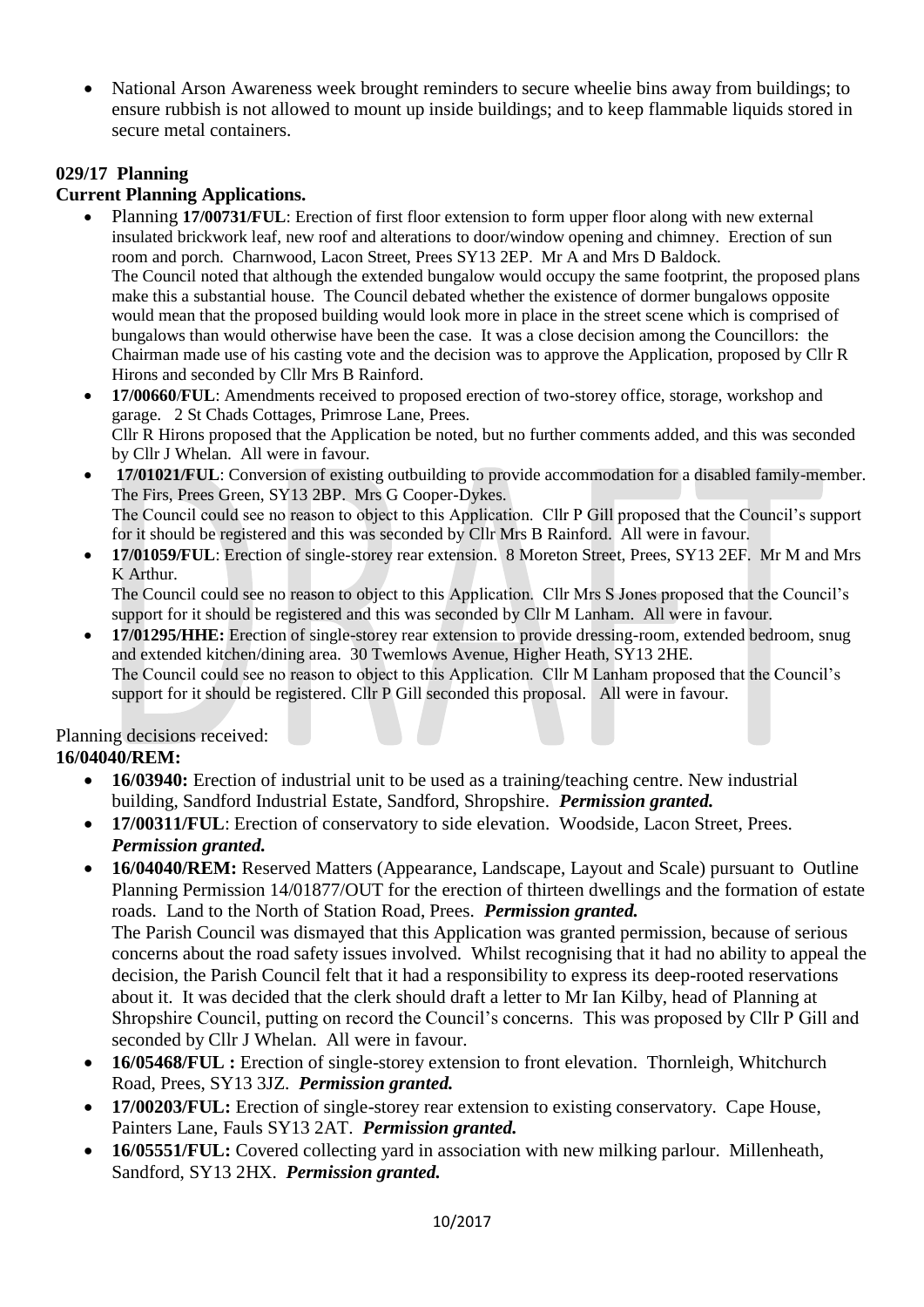- **17/00176/FUL:** Erection of two-storey side extension following demolition of existing. 3 Mickley Cottages, Mickley, Tern Hill, Shropshire. *Permission granted.*
- **16/02528/FUL:** Erection of three dwellings with associated access, parking and garden areas following demolition of a garage building and shed. Garage at rear of The Old Constable House, Shrewsbury Street, Prees. *Permission granted.*

Cllr J Whelan told the Meeting that an important document from Heritage, opposing this Application, had been omitted from the planning officer's report. Cllr P Gill proposed that Cllr P Wynn should be asked to take this up with Planning at Shropshire Council, and Cllr Mrs B Rainford seconded this. All were in favour.

#### **030/17 Parish Matters.**

- Moreton Street update : this matter was dealt with in Cllr Wynn's report.
- Changes to waste collection arrangements. Cllr Mrs S Short was unable to attend the meeting, so this item to be carried forward.
- Congregational Church: concerns about upkeep of churchyard and gardens. Cllr Mrs S Jones proposed that the clerk should write to the owner of the church relaying concerns about the area's unkempt state. The proposal was seconded by Cllr Mrs B Rainford and all were in favour.

### **031/17 Parish Council Matters**

- **Environmental Maintenance Grant.** After discussion Cllr M Lanham proposed that an application for a grant be made to cover the cost of the thrice-yearly mowing of the area at the end of Whitchurch Road and an annual tidy-up of the lime trees and the area in which they stand. Cllr P Gill seconded the proposal and all were in favour.
- **Expiry of Clerk's probationary period.** The clerk's probationary period has been completed. Cllr Mrs B Rainford proposed that the clerk should be asked to remain in post and Cllr M Lanham seconded this proposal. All were in favour. The clerk accepted the offer with pleasure.
- **Clerk's request to attend training:** Training for Clerks: The Knowledge Part 2, April 21st 2017 at Shirehall, Shrewsbury. Cllr R Hirons proposed that the clerk attend the training at the Parish Council's expense and this was seconded by Cllr P Gill. All were in favour.
- **Annual Parish Meeting.** It was decided that the date for the Annual Parish Meeting will be set at the Annual Parish Council Meeting which is to be held on 16<sup>th</sup> May 2017.
- **Review of Local Plan Consultation.** Cllrs R Hirons and J Whelan reported that they had waded through the huge wad of paper and completed the consultation document! As agreed they had indicated in it the Parish Council's preference for keeping major development near current centres and they had taken issue with Shropshire Council's desire to remove development boundaries, while supporting the idea of a *review* of the current boundaries.
- **CIL funding.** It was decided to carry this item forward to the May meeting.
- Clerk to book Taj Mahal Spice for Monday 24th April 2017 at 7 pm for an end of term meal for all Councillors who wish to attend. Clerk will prompt when final total of those attending is required.

## **032/17 Playing field Higher Heath.**

- Future of the Pavilion. The public meeting held to discuss the future of the Pavilion was extremely poorly-attended and despite sustained broadcasting of the matter no suggestions have been heard for a viable future for the building. Therefore Cllr R Hirons proposed that the Pavilion should be demolished and this was seconded by Cllr Mrs B Rainford. All were in favour. The clerk was asked to put arrangements in motion, first checking that Hopwoods, the building company who will do the demolition work, intend to remove the base of the building and also that they have a plan for dealing with the septic tank.
- A letter has been received advising the Council that dog waste is causing a problem to the users of Higher Heath playground: some owners are not cleaning up after their dogs. It was noted by the Cllrs that there is currently only one dog-waste bin on the playing-field and little signage to remind dog-owners of their obligations. Clerk to research bins and signage, and it was suggested that the cost of providing these items could be included in the Environmental Maintenance Grant application.